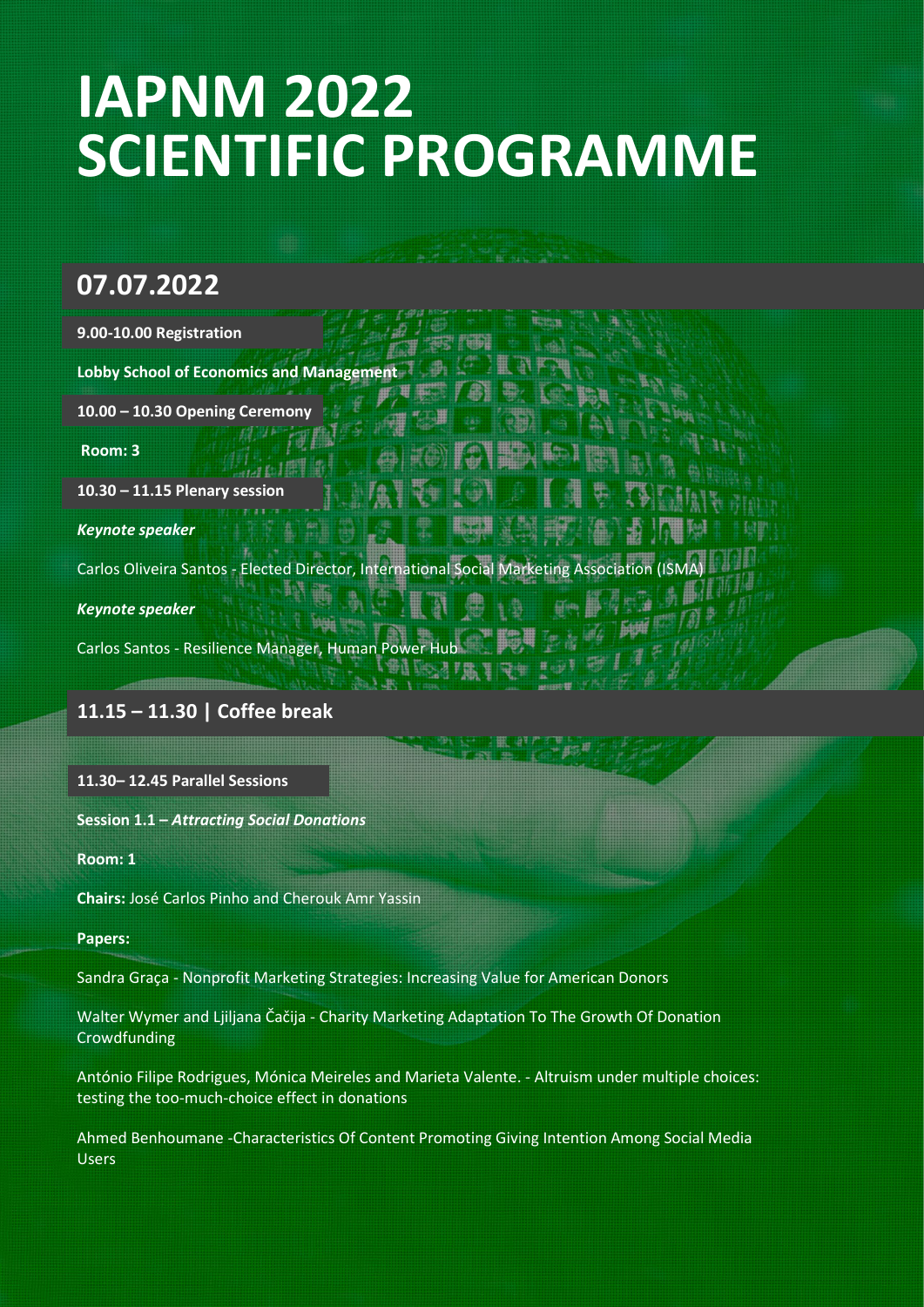#### **Session 1.2 – Nonprofit Branding**

#### **Room: 2**

**Chairs:** Marco Escadas and Emerson Wagner Mainardes

Papers:

Marc Lunkenheimer and Alexander H. Kracklauer - Meaningfulness, Social Impact, And Legitimacy - A Critical Literature Review of Definitions of the Concept "Purpose-Driven Branding"

は玉銀行

Ulrika Leijerholt, Christopher Chapleo and Helen O'sullivan - A complex identity and brand structure: insights from the Swedish public sector

Marlize Terblanche-Smit and Carolin Welser - Is Brand Activism Evolved Csr? Implementing A Brand Activism Strategic Framework 电最高 伊 冊 ■ 九二里

Lara Sepulcri and Emerson Wagner Mainardes - Nonprofit Brand Orientation And Its Relationship With Antecedents, Consequences, And Barriers In An Emerging Country

# $\mathbb{H} \mathbb{H}$  if  $\mathbb{G}$  is the set

**Session 1.3 - Online Session - Pandemic Challenges in Public and Nonprofit Marketi** 

**Room: 3** 

**Chairs:** Joaquim Silva and Anna Vaňova

**Papers:** 

Alex Jimenez-Diaz, Anibal Toscano-Hernandez, Fredy Anaya-Yances and Leonardo Diaz-Pertuz - Consumer perception in the hospitality industry in times of covid-19: evidences from the Colombian Caribbean

M. Mercedes Galan-Ladero and M. Isabel Sanchez-Hernandez - Covid-19 & Donation Behavior. The Inditex Case

Lara Santos, Luisa Lopes, Salete Esteves and Israel Bulha - Crisis Management Planning in Nonprofit Organizations - The Portuguese Case in COVID-19

Anibal Toscano-Hernandez, Alex Jimenez-Diaz, José Acosta-Lopez and Deivi Fuentes-Doria -Out-ofhome food consumer behavior during COVID-19: analysis of motivational factors and service experiences in the Colombian Caribbean.

#### **13.00 – 14.00 | Lunch**

**14.15 – 15.30 Parallel Sessions** 

**Session 2.1 – Sustainable Tourism and Destinations**

**Room: 1**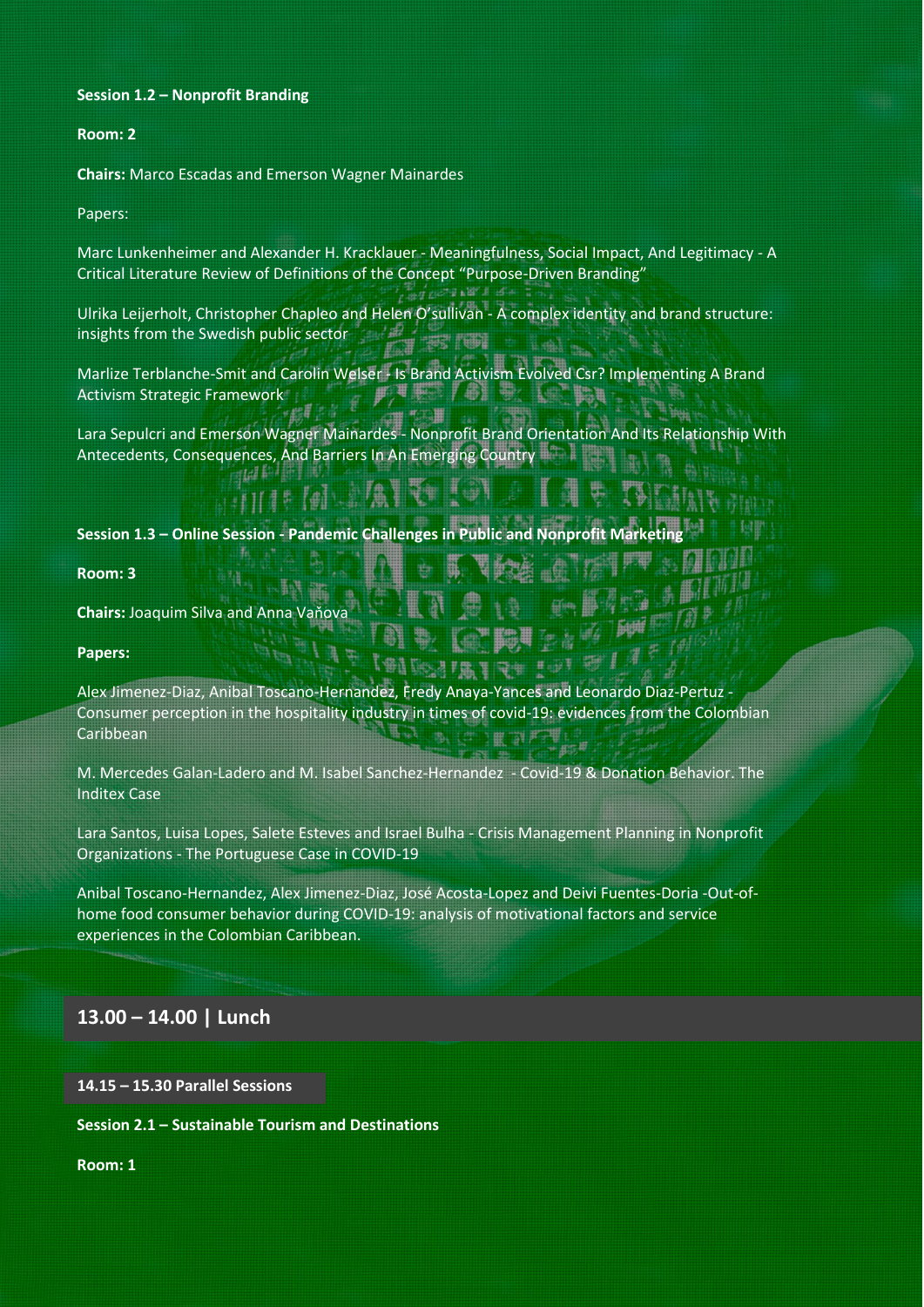**Chairs:** José Carlos Pinho and Madalena Abreu

Katalin Lőrincz, Ildikó Ernszt and Katalin Formádi - (More) Sustainable Festivals during the Pandemic the Challenges of the Festival Organizers and the Needs of the Visitors

Sónia Avelar, Natália Cabral, Flávio Tiago and Teresa Tiago - The power of photographs in sustainable destination online branding: the case of Pico Island

Judit Sulyok, Katalin Lőrincz and Zoltán Veres - Whose responsibility is it? Evaluation of sustainable tourism development at Lake Balaton

 $-10<1$ 

**Session 2.2 – Health-Related Social Marketing**

**Room: 2**

**Chairs:** António Azevedo and Magdalena Cismaru

#### **Papers:**

Barbara Czarnecka, Katherine Baxter, Debra Basil, Francisco Guzman and Claire O'Neill effectiveness of gendered wording in health promotion leaflet - exploratory experiment in four English-speaking countries: the UK, USA, Ireland and Canada.

Mona Mohamed Elbadry, Ana Maria Soares and Beatriz Casais - Improving consumer's behaviours in Egypt

Maria Inês Sousa, Susana Costa E Silva and Maher Georges Elmashhara - The Body Dissatisfaction Role in the Adoption of Compulsive Healthy Eating Behaviors

António Azevedo and Ângela Azevedo - Influence of socio-cultural pressure on internalisation of the thin body ideal for the effectiveness of fitness advertising using thin/lean versus overweight/realistic endorsers

**Session 2.3 – Online session – Management of Nonprofit Organisations (Portuguese/Spanish Presentations)**

#### **Room: 3**

**Chairs:** Isabel Macedo and Ana Lanero Carrizo

#### **Papers:**

Pedro Cuesta-Valiño, Azucena Penelas-Leguía and Patricia Durán-Álamo - Las Redes Sociales como vehículo de comunicación de los ODS en empresas de distribución comercial en España

Carolina Sanchez, Enrique Carlos Bianchi and Carla Rodríguez-Sanchez - ¿Son persuasivas las publicidades ambientales ? Análisis de campañas para el cuidado del agua de Iberoamérica.

Laiza Laany Domingos de Souza, Marconi Freitas da Costa, Marianny Silva and Jomilson Queiros de Jesus - Estratégias de Marketing Social no Combate ao Covid-19: Uma análise das campanhas de saúde desenvolvidas em um município brasileiro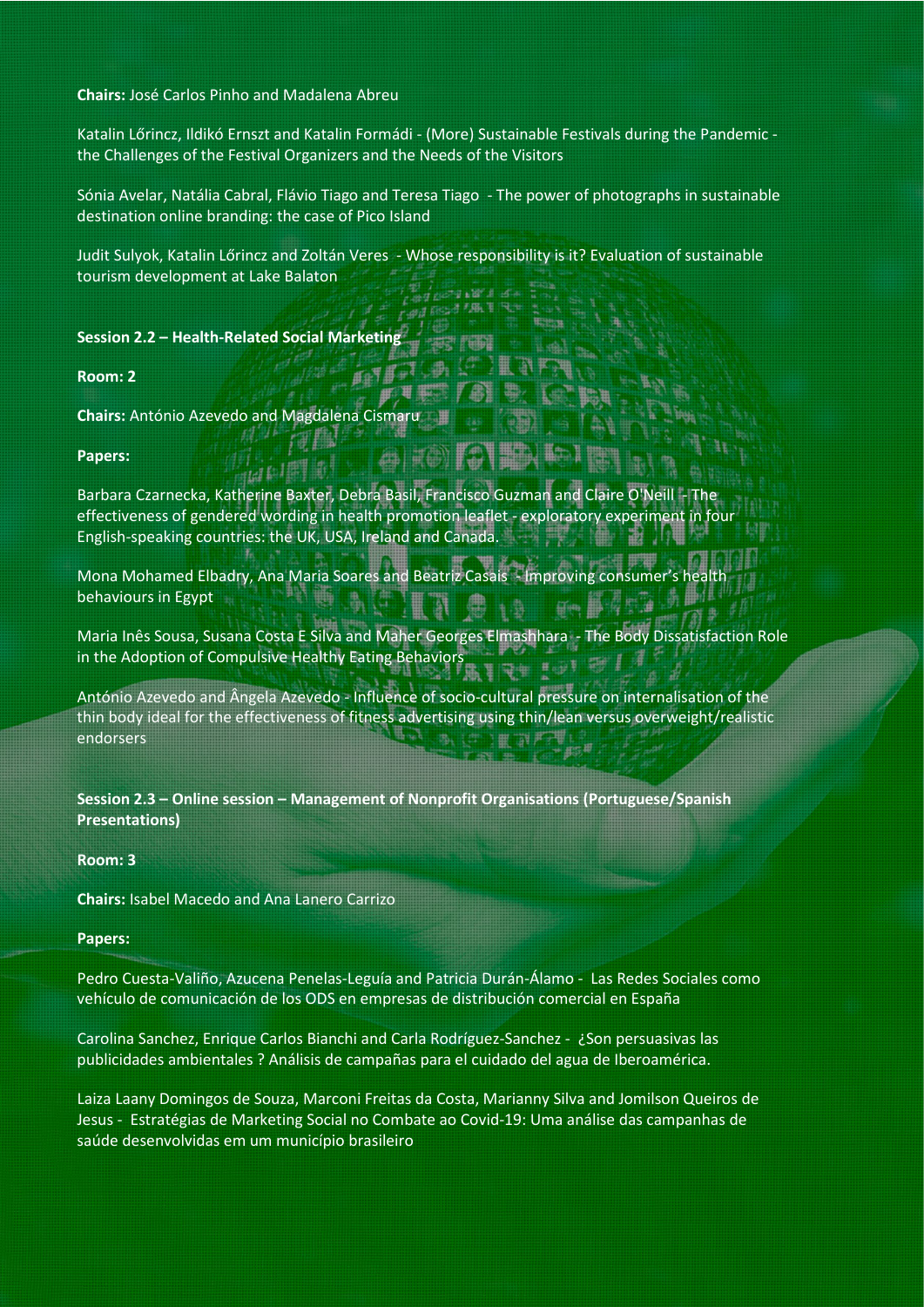#### **15.30 – 15.45 | Coffee break**

#### **15.45 – 17.00 Parallel Sessions**

**Session 3.1 – Nonprofit /Higher Education Marketing**

**Room: 1**

**Chairs:** Paulo Mourão and Christopher Chapleo

**Papers:**

Mirna Leko Šimić, Helena Štimac and Sendi Deželić - Students' satisfaction with education service in public vs. private higher education institutions in transitional economies

ia Lavia

**H** she

**H** 

**Tiltia** 

Cherouk Amr Yassin - Understanding the Effect of University Social Responsibility in Marketing: The Case of Reviving Egyptian Touristic Spots in Time of Pandemic and Its Effectiveness on The Learners **Outcomes** 同期

João Domingues and Amélia O. Carvalho - [Scientific Contribution in the Field of Nonprofit Governance:](https://easychair.org/conferences/submission_reviews?a=27541115;submission=5929759)  [a bibliometric analysis](https://easychair.org/conferences/submission_reviews?a=27541115;submission=5929759)

Iuri Figueiredo, Madalena Eça de Abreu and Márcia R. C. Santos - An Analysis Of Religious Organizations On The Digital Marketing World

**Session 3.2 – Place Branding**

**Room: 2**

**Chairs:** Sónia Nogueira and Teresa Tiago

**Papers:**

Darina Rojíková, Anna Vaňová, Katarína Vitálišová and Kamila Borseková - [Comparison of approaches](https://easychair.org/conferences/submission_reviews?submission=5923504;a=27541115)  [to branding of selected European and Slovak cities](https://easychair.org/conferences/submission_reviews?submission=5923504;a=27541115)

Anna Adamus-Matuszyńska and Piotr Dzik - [Double Visual Identity of Place Brand: Coat of Arms &](https://easychair.org/conferences/submission_reviews?a=27541115;submission=5906627)  [Logo. The case of Poland](https://easychair.org/conferences/submission_reviews?a=27541115;submission=5906627)

Katarína Vitálišová, Anna Vaňová and Darina Rojíková - [Marketing as a management tool of biosphere](https://easychair.org/conferences/submission_reviews?a=27541115;submission=5927419)  [reserves to achieve goals of Agenda 2030](https://easychair.org/conferences/submission_reviews?a=27541115;submission=5927419)

#### **Session 3.3 – Online Session - Engagement and Co-Creation among Audiences and Stakeholders**

#### **Room: 3**

**Chairs:** Helena Alves and Joaquim Silva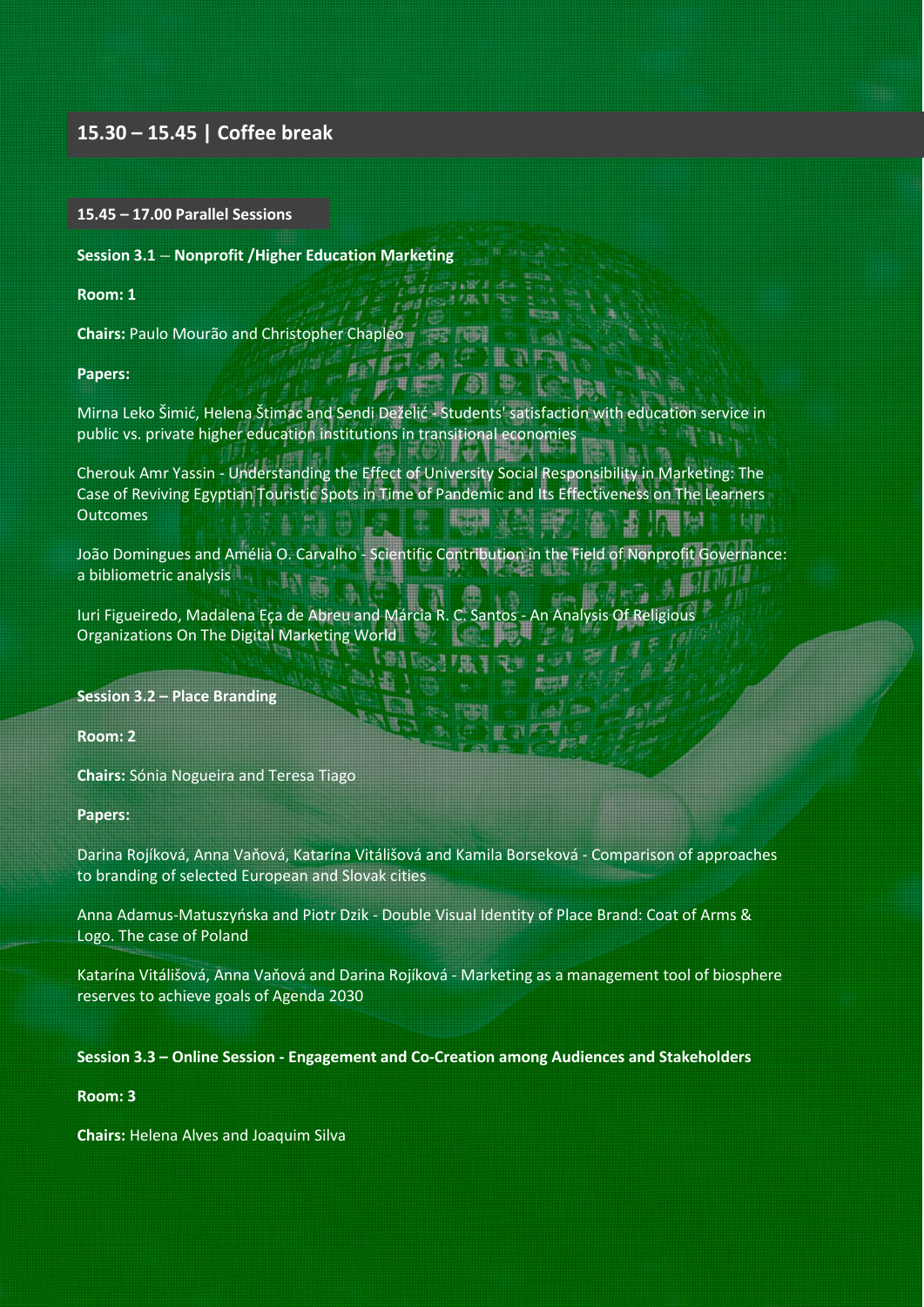#### **Papers:**

Kavian Faghihnasiri, Ana Maria Soares and Helena Alves - [Value Cocreation Activities in Online Health](https://easychair.org/conferences/submission_reviews?submission=5936747;a=27541115)  [Communities: A Systematic Literature Review](https://easychair.org/conferences/submission_reviews?submission=5936747;a=27541115)

Carla Rodriguez-Sanchez, Franco Sancho-Esper and Eduardo Torres-Moraga - Can the tourist behave as a citizen of the tourist destination and help its environmental sustainability?

Negin Zarandi, Ana Maria Soares and Helena Alves - Student Satisfaction And Co-Creation Behavior In Game-Based Learning In Higher Education

 $1 - 10^{2}$  d

郙

**17.20 19h30 – Braga city center walking tour**

**19h30 - Dinner at Nogueira da Silva Museum (city center)**

# **08.07.2022**

**9.30- 10.00 Registration**

**10.00- 11.15 Parallel sessions**

**Session 4.1 – Gender Issues in Social Marketing**

**Room: 1**

**Chairs:** Elisabete Sá and Marisa Ferreira

**Papers:**

Walter Henley, Sampath Kumar and Aniruddha Pangarkar - Are Gender and Regulatory Focus Fit Theory useful in Improving Effectiveness of Public Service Announcements? A Study in the United States of America

Ana Cristina Silva and Elisabete Sá - Design of a Social Marketing Intervention to achieve gender equality in dance

Ana Neto, Marisa Ferreira and Ana Borges - Adolescents' Perceptions of Gender Inequality

**Session 4.2 – Sustainability / Corporate Social Responsibility**

**Room: 2**

**Chairs:** Arminda do Paço and Amparo Cervera-Taulet

**Papers:**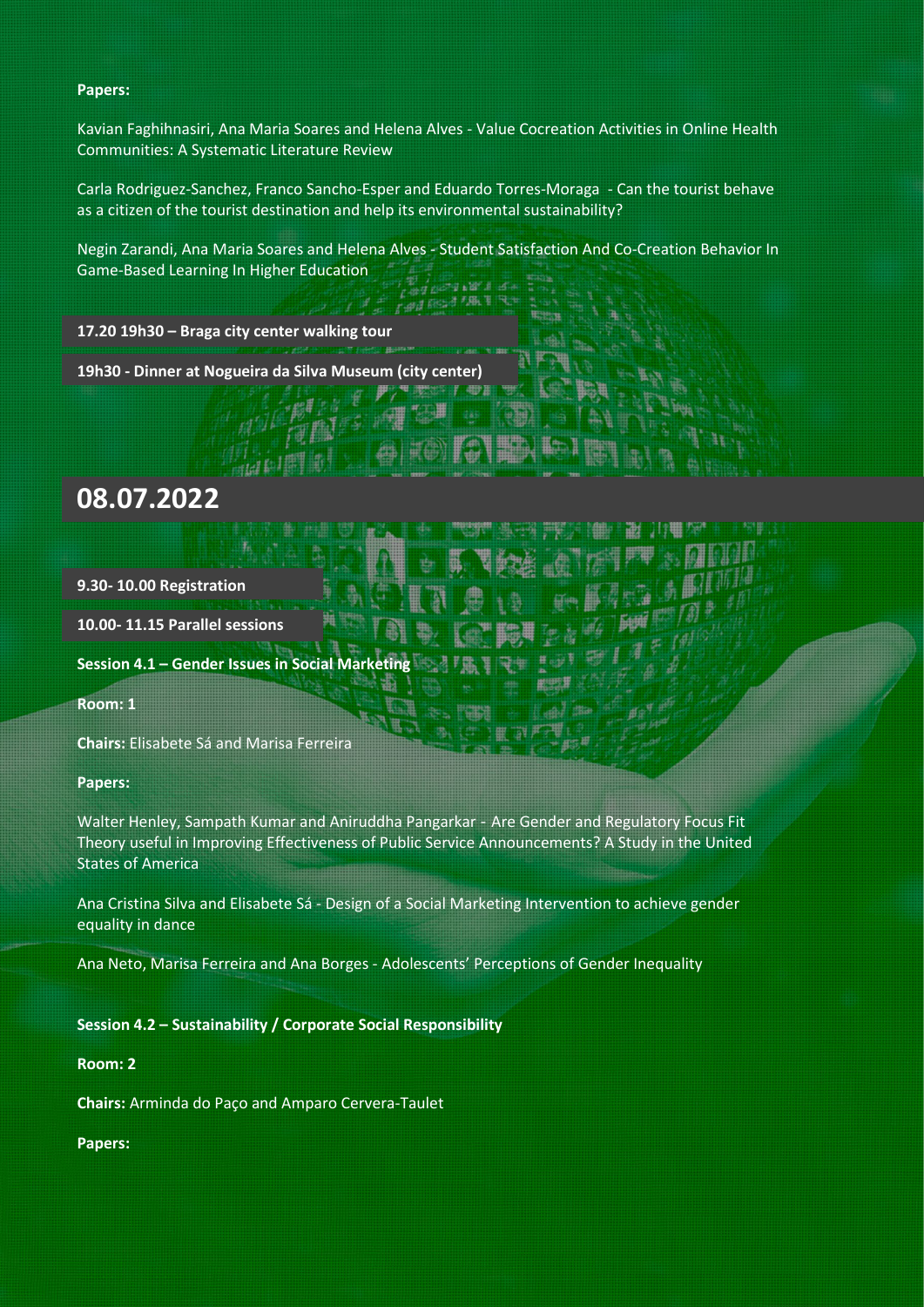Sadaf Shariat and Shahab Gholizadehdastjerd - Patent Developments In Technology Markets: Business Growth, Competitiveness And Corporate Social Responsibility

Erzsébet Hetesi and Noémi Vizi - Investigation of relationship between global citizenship and responsible consumption, and an optional narrowed area: fashion industry as an optional research area in the future

Thais Argolo and Arminda Do Paço - Content marketing and persona building for sustainable brands: The case of "Mãe Natureza"

Berta Tubillejas-Andrés, Amparo Cervera-Taulet and Haydee Calderón-GarcÍa - How Much Does A Reviewer Write In A Review? Analysis Of The Review Length Based On User-Generated Content

**Session 4.3 – Online Session – Civic participation in social issues**

**Room: 3**

**Chairs:** Ricardo Gouveia Rodrigues and Mirna Leko Šim

**Papers:**

Sujo Thomas, Twinkle Trivedi, Ritesh Patel and Viral Bhatt - Is cause-related marketing participation intention driven by personality and subjective happiness?

Ricardo Grilo, Vera Vale and Susana Marques - Get Woke, Go Broke? A conceptual paper on brand activism

Farah K. Helmy, Ana Maria Soares and Eiman M Negm - Fashion Civic Engagement: Understanding Consumption of Fashion as Self-Expression and Communication Medium

Hina Yaqub Bhatti, Mercedes Galán-Ladero and Clementina Galera-Casquet - The Starring Role Of SDG 10: Reduce Inequality Within And Among Countries. A Case Study Of Bisconni Pakistan

**Session 4.4 – Social Marketing**

**Room: 4**

**Chairs:** Maurice Murphy and Marlize Terblanche-Smit

PAPERS:

Maurice Murphy and Feargal Murphy - An Investigation Of The Harms Associated With Problem Gambling.

Angela Lima de Sousa and Beatriz Casais - From nudging to greenwashing in FOP food packaging: A Research proposal to measure social marketing effectivenes[s](https://easychair.org/conferences/submission_reviews?a=27541115;submission=5935720)

Beatriz Casais and João F. Proença - An historical analysis of celebrity endorsement in social marketing: tackling new research questions for the digital era

Marta Videira, Mafalda Nogueira and Sandra Gomes - The influence of social marketing and social media tools to fight against animal abandonment and stimulate responsible animal adoption from **NFPO<sub>S</sub>**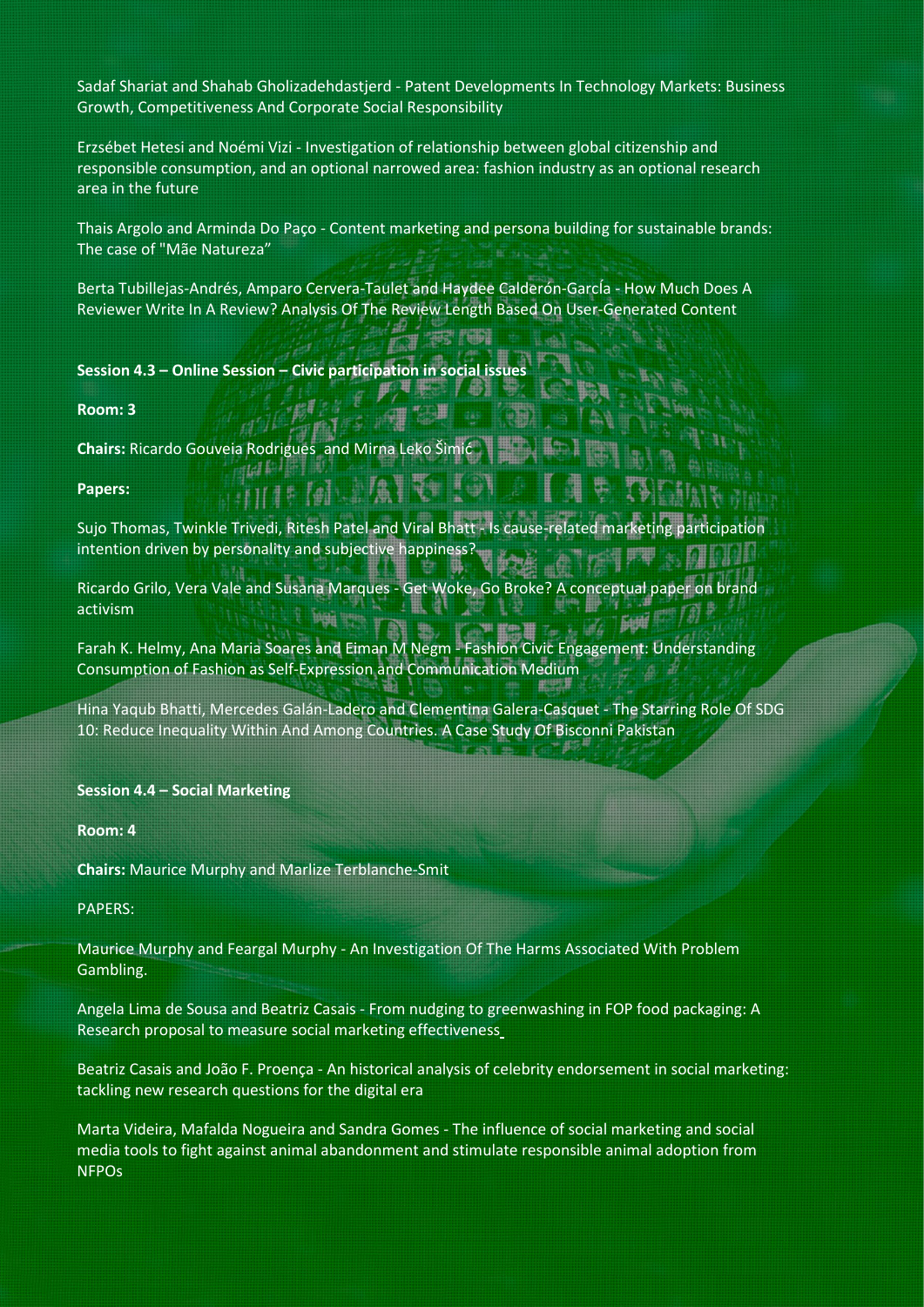### **11.15 – 11.30 | Coffee break**

# **11.30- 12.45 Round Table: Opportunities for research in the fourth sector: quo vadis social, public and nonprofit marketing?**

 $a = BC - B$ 

鄜

# **Room: 2**

Amparo Cervera-Taulet

Helena Alves

José Luis Vasquez-Burguete

#### **13.00 – 14.00 | Lunch**

ttď

**14.15 – 15.30 Parallel Sessions** 

**Session 5.1 – Sustainable Consumption and Social Entrepreneurship**

#### **Room: 1**

**Chairs:** Elisabete Sá and Walter Wymer

**Papers:**

Noelia Salido-Andres, Nuria Garcia-Rodriguez and Silvia Cachero-Martinez - Sustainable consumption and Social Enterprises: main findings from a systematic literature review

Olavo Pinto and Beatriz Casais - Public Policy for Anti-consumption: a literature analysis of multi-level implications

Zahra Khamseh, Jose Carlos Pinho and Marjan Jalali - Institutional dimensions and social entrepreneurship value creation: Exploring differences between types of economy

Zenaida Leite and Elisabete Sá - Managers' intentions towards green microfinance: The case of Microfinance Institutions of the developing country of Cape Verde

#### **Session 5.2 – Social Marketing/ Nonprofit Communication**

#### **Room: 2**

**Chairs:** Joaquim Silva and Noelia Salido-Andrès